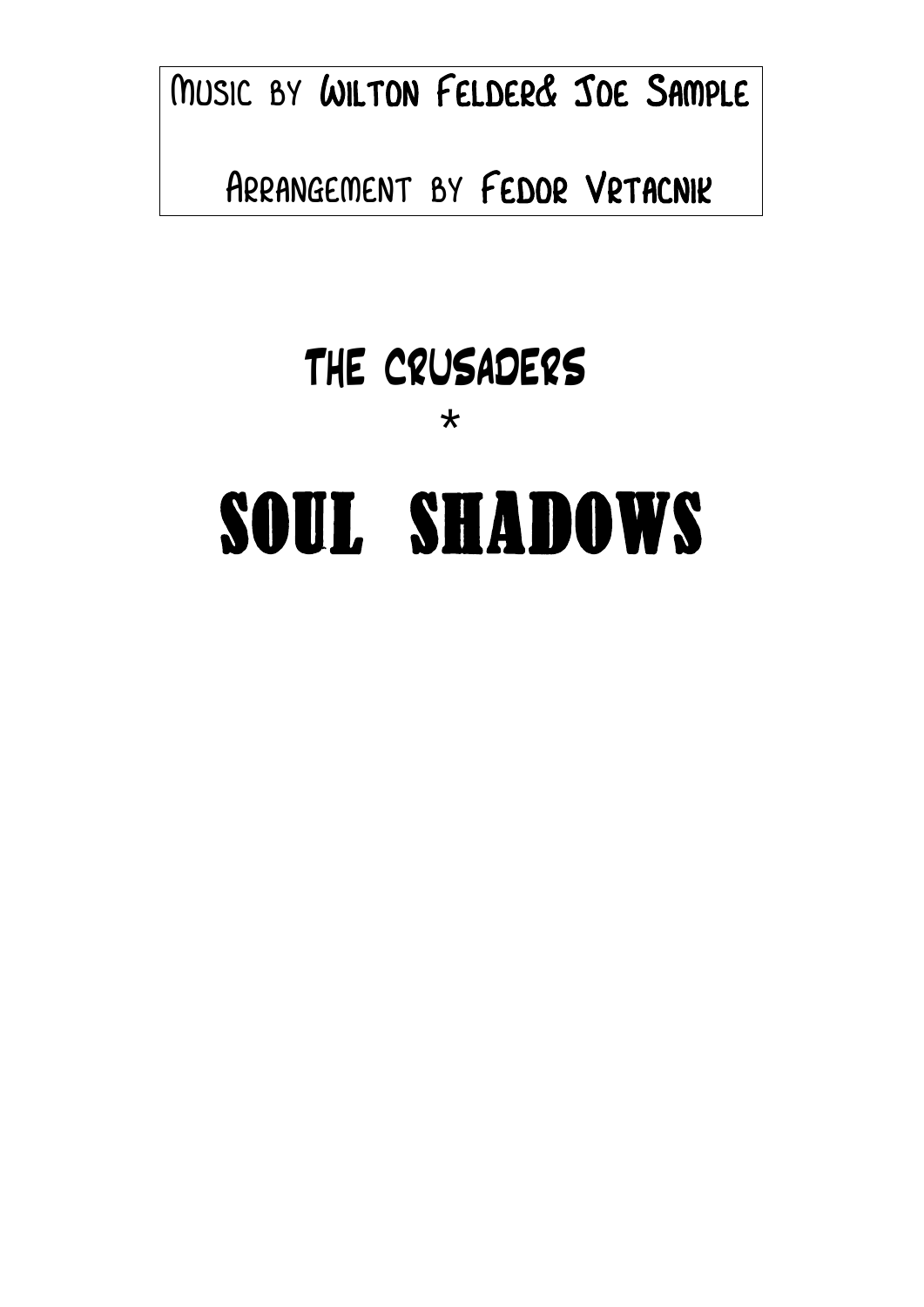## SOUL SHADOWS